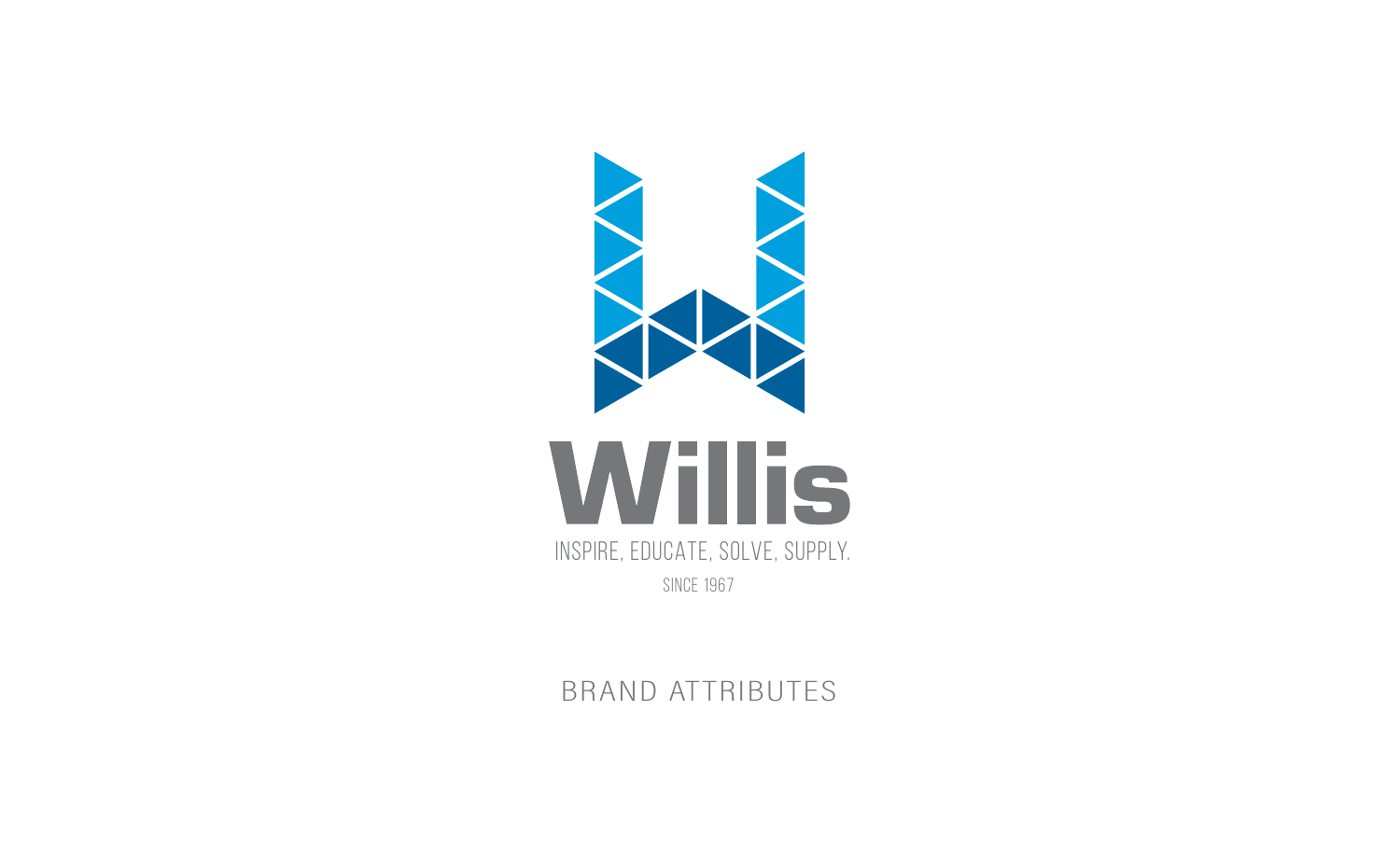

Willis exists to "inspire, educate, solve and supply" in collaboration with multidisciplinary design and fabrication communities who create environments that enrich the lives of people wherever they live, work, play, shop or gather.

We are committed to sharing knowledge, connecting, nurturing opportunities while offering relevant material solutions. We are continually raising the standards of design material use and fabrication techniques.

At Willis, we define ourselves as "empowering, purposeful, a bit quirky and *approachable"*. These four pillars define the commitment and purpose we promise to our internal and external partners.









**APPROACHABLE**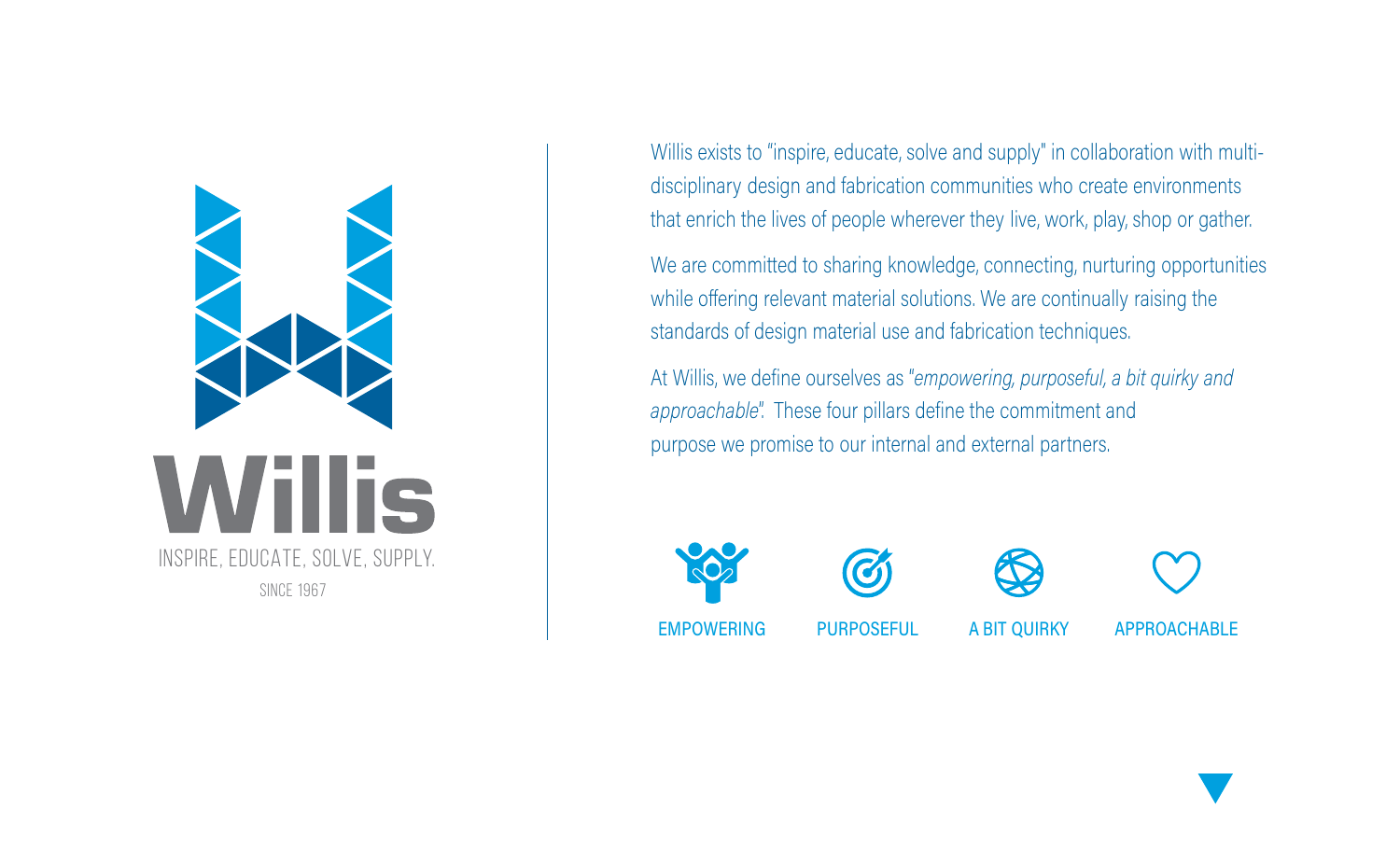

## **EMPOWERING** Inspiration + Education

Willis collaborates with the design community and fabricators to do what they love design, build and fabricate with premium design materials. We provide invaluable support, education and training coupled with design inspiration and solutions that help create functional and alluring spaces.

Our partners work on multidisciplinary interior and exterior design solutions. They focus on creating spaces to enhance our lifestyle and create safer and healthier environments including healthcare facilities, public, retail and corporate spaces as well as residential living areas - our partners are the true hero's in creating these environments.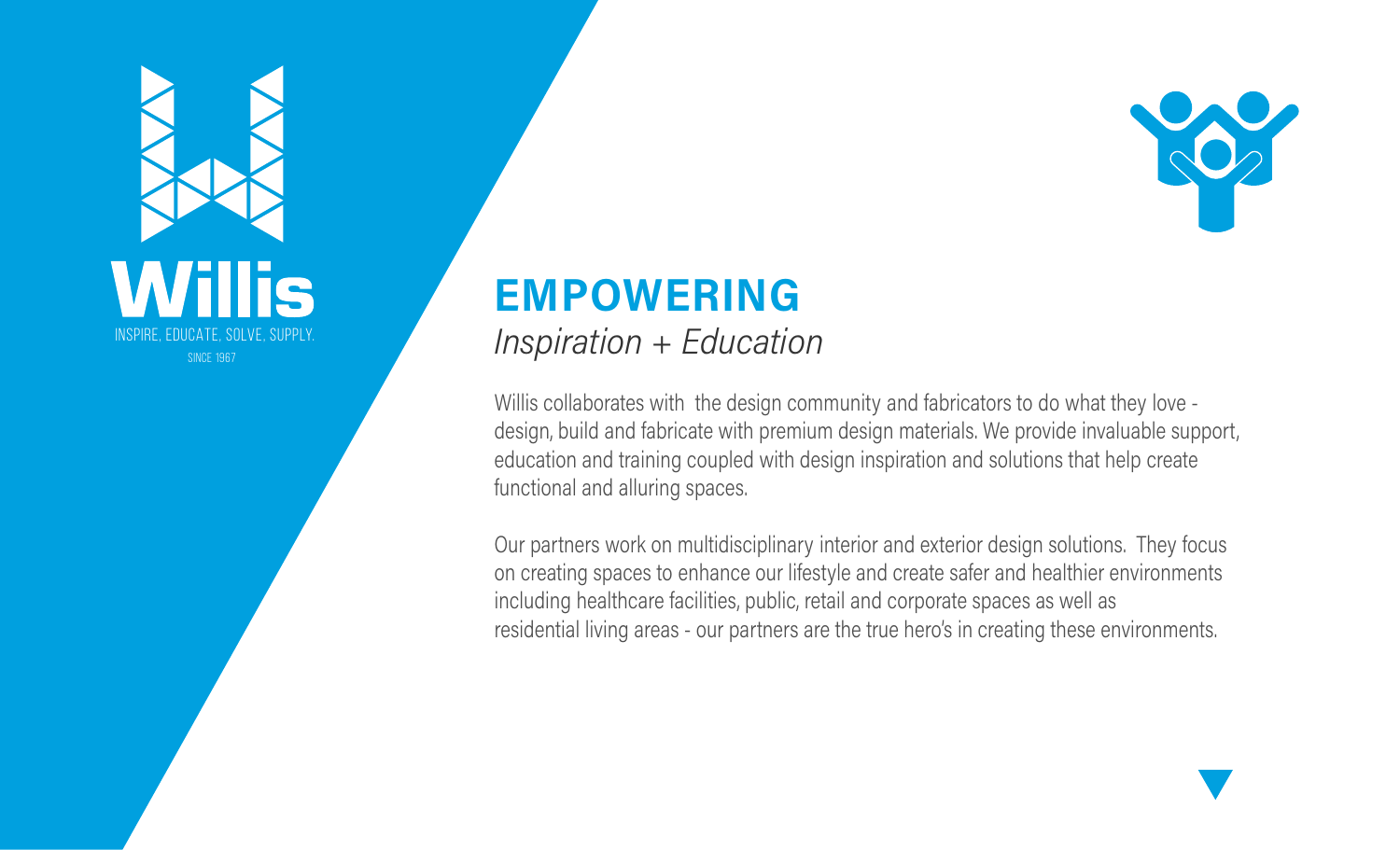

## **PURPOSEFUL Solution Driven**

### For our design partners

Willis exists to assist the design community by offering relevant design material solutions and education to real world design problems. With global market-leading products in our portfolio, these materials are designed to make the world a safer, healthier, and better place to live.

### For our fabrication partners

Willis exist to drive and connect opportunities directly to our fabrication network who transform \ design solutions into reality. Our distribution, supply chain, training and customer service strategies are intentionally designed to support and elevate our partners.

Which-ever channel we might be working in at the moment, we pride ourselves in being the trusted solution provider to all our partners - working side-by-side through the entire design and construction process. Our approach to servicing our external partners has always been intentional and purposeful aimed to meet our partners needs.

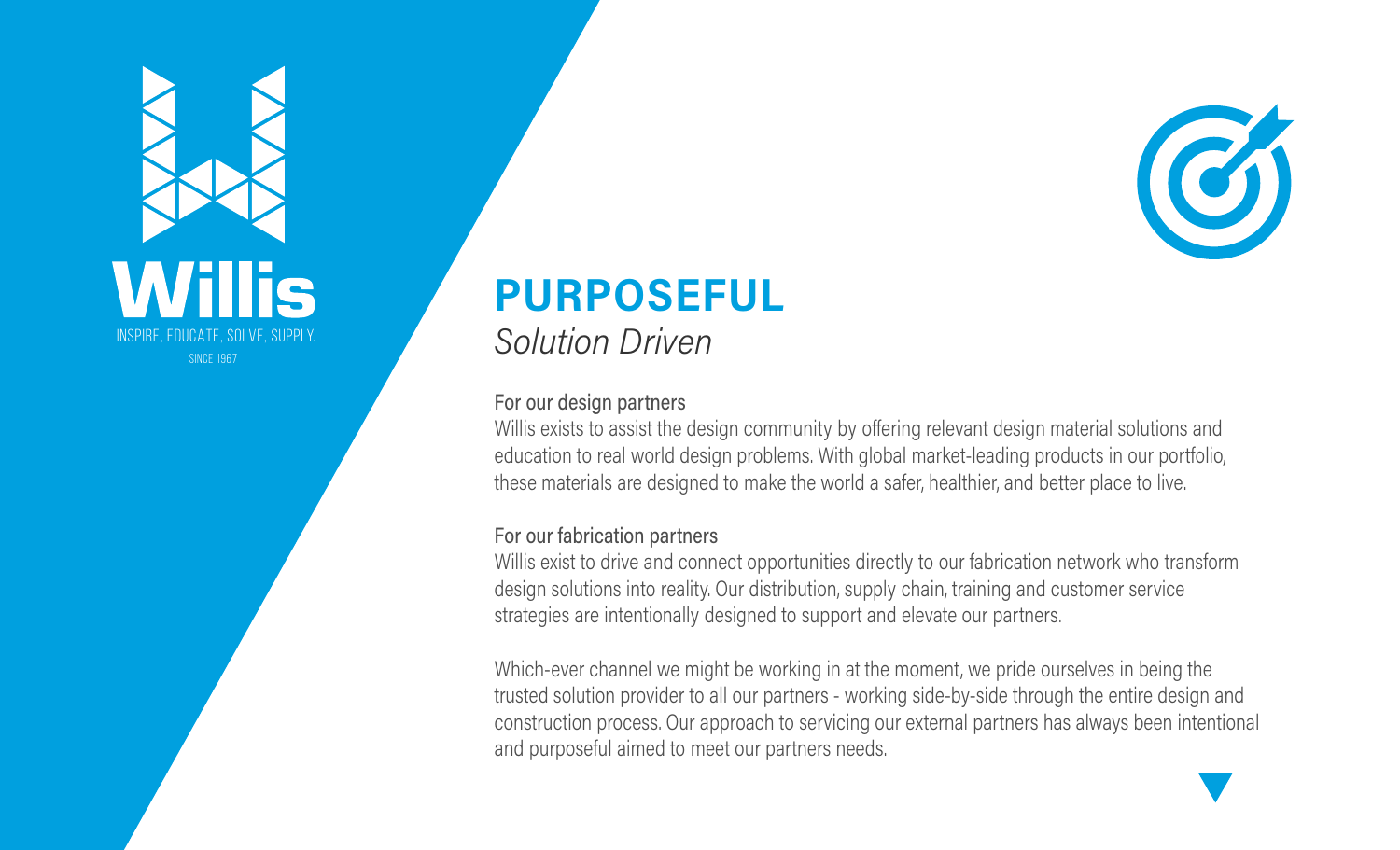

## **A BIT QUIRKY** It's the Willis Way

Here at Willis we stay connected through shared visions, goals and values. We maintain an attitude of curiosity, fearlessness, risk-taking and creativity around every task - knowing it takes an entire team to reach success. Just like a rubber-band ball requires each rubber band to work together to bounce effectively - *it's a "Willis thing".* 

Our employees and culture are the heart of our company and are our most valuable assets. They are what sets us apart from others and is why we invest in our "Homecoming" event each year with our entire staff to re-connect, re-energize and celebrate our accomplishments - it's a "Willis thing".

Our culture and values encourages each other to constantly strengthen new and seasoned relationships, look for opportunities to improve in all aspects of what we do, stay true to our character in all situations, as well as support continuing education for both personal and professional growth - these four cornerstones are known as R.O.C.K. (*Relationships*, Opportunity, Character and Knowledge) - it's a "Willis thing".